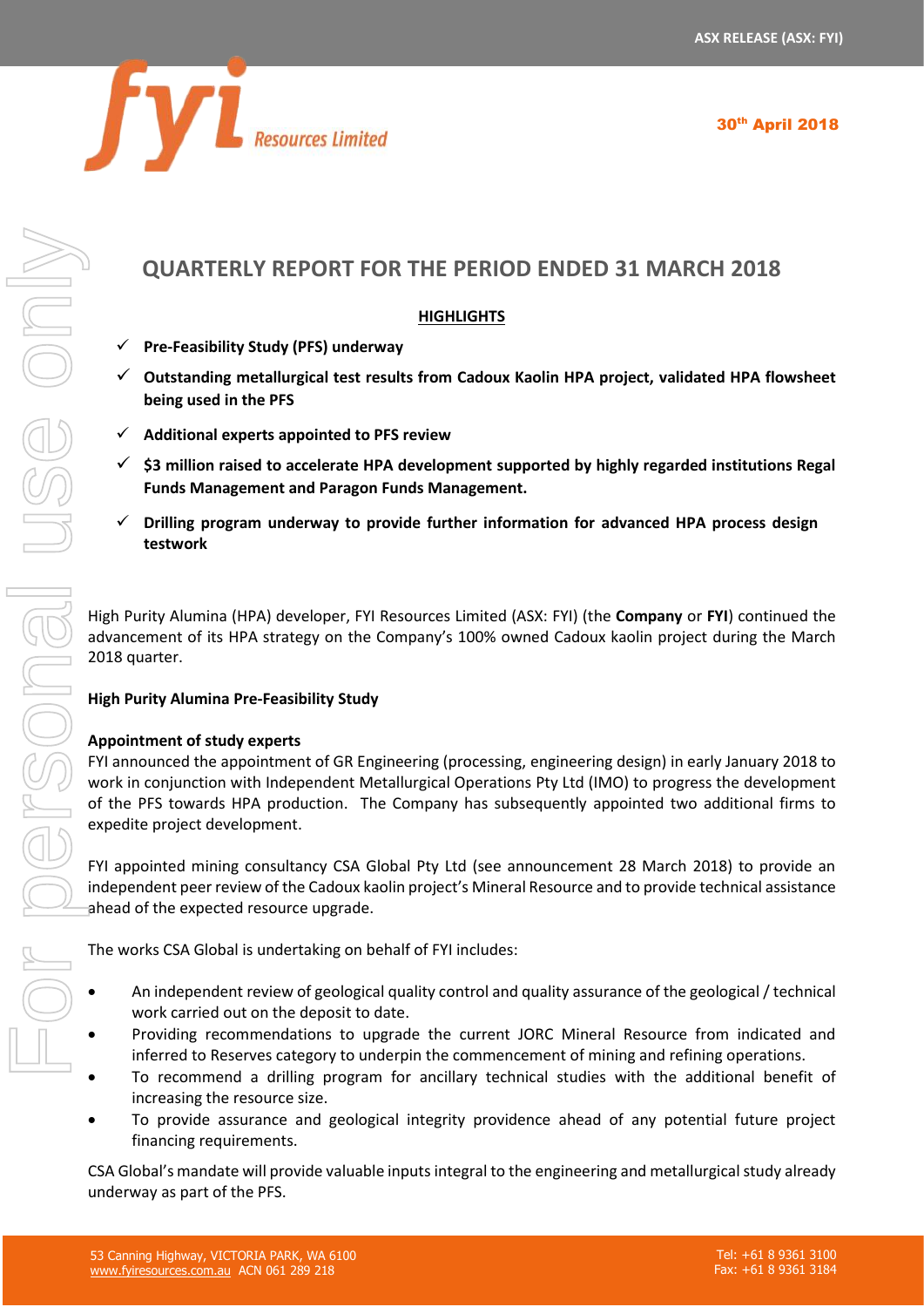

30<sup>th</sup> April 2018

FYI also appointed Botanica Pty Ltd (see ASX announcement 3 April 2018) to commence the permitting process and environmental impact assessment studies for the project. This component of the strategy development typically commences pending a favourable outcome of the PFS, however FYI is encouraged by the early study results and has initiated the permitting process earlier than normal.

# **Metallurgy**

Through its variability testwork trials, FYI achieved excellent leach extractions of up to 97.2% Al<sub>2</sub>O<sub>3</sub> (see ASX release 21 February 2018). This result, combined with the achievement of 99.99% Al<sub>2</sub>O<sub>3</sub>, announced in October 2017, demonstrates Cadoux kaolin as an ideal HPA feedstock and validates the Company's HPA flowsheet being designed and tested under the PFS.

The impressive leach recovery results were achieved based on HPA processing at atmospheric pressure and low temperatures highlighting the favourable potential project economics – both in terms of capital costs and operating costs.

## **Engineering/Process design**

GRE Engineering are responsible for taking the metallurgical results and developing improvements on current HPA process design flowsheets to modify and improve the circuit to suit the Cadoux kaolin feedstock. Following their appointment, GRE continued to refine the flowsheet design based on metallurgical improvements from IMO.

The design work has now advanced from basic design, costings and mass balance calculations to more definitive reviews on trade-off studies to tighten control on capex and opex costs on various production scenarios and input variations.

## **Drilling**

In April 2018, FYI announced it had commenced a drilling program to provide additional project information to its HPA process design testwork.

The program is for 1,200m of reverse circulation drilling and also includes both extension and in-fill drilling on the existing resource. Additional supporting technical programs will also be conducted concurrently to the drilling. The drilling is expected to be completed by the end of April.

## **Capital Raising**

During the quarter, FYI announced it had received commitments to raise up to \$3 million via the issue of 37.5 million new fully paid ordinary shares at \$0.08 per share.

The placement was supported by new and existing institutional investors, cornerstoned by Regal Funds Management, which took its holding of the company to 13%. Highly regarded natural resources investor Paragon Funds Management also became a substantial investor.

FYI is using funds from the placement to complete the stated development program of the initial PFS and other project review activities such as permitting, metallurgical test work and HPA product marketing as the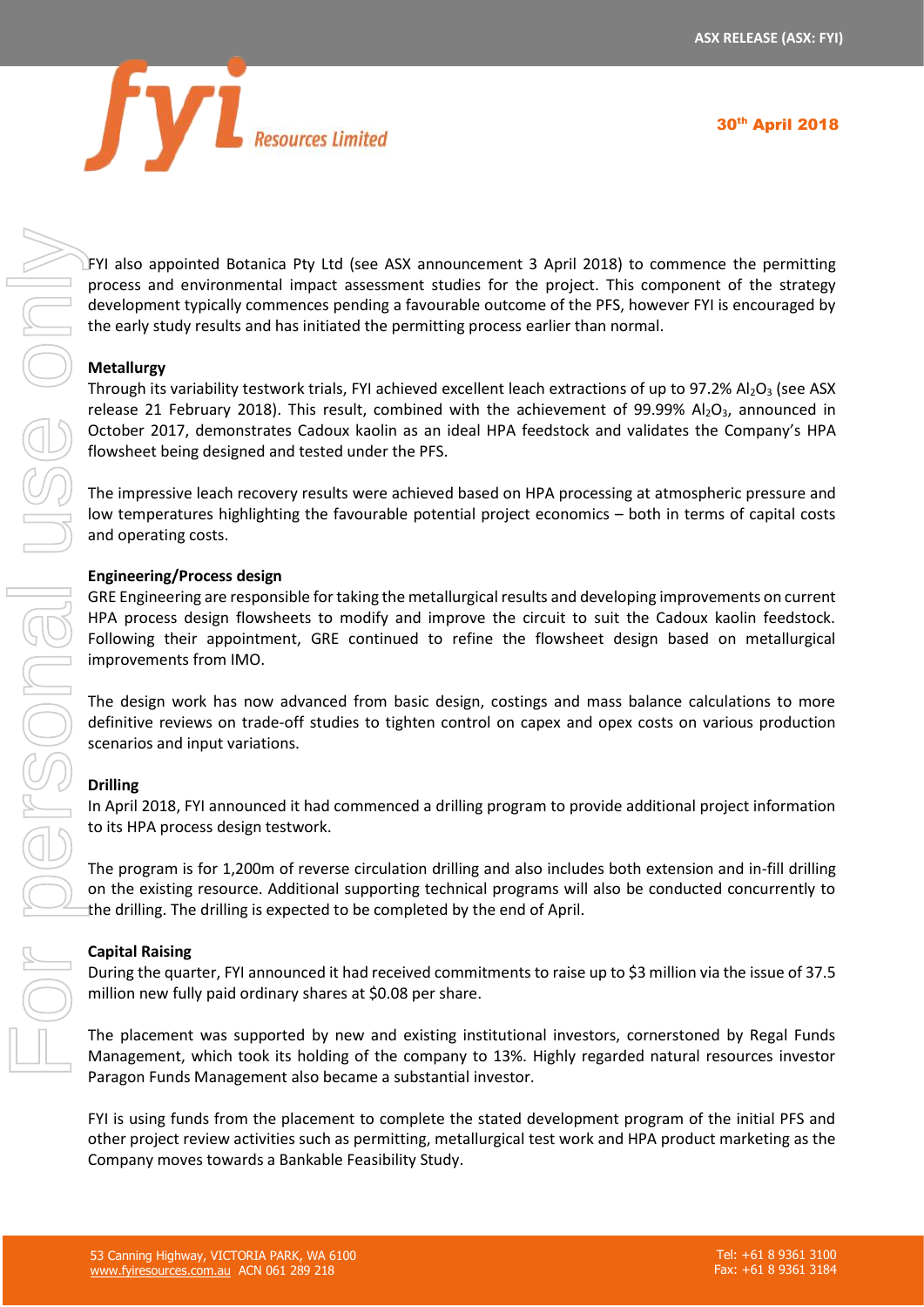

The placement was completed in two tranches, with shareholder approval of the issue of 26.1 million second tranche shares obtained at a general meeting in March. Foster Stockbroking Pty Ltd was Lead Manager to the placement.

# **Current quarter PFS work program**

The primary process design study parameters will include:

## *Metallurgy*

- Continued variability studies
- Advanced mass and energy balances

#### *Engineering*

- Continue trade off studies
- Flowsheet refinement
- Equipment lists and material costings

#### *Resource*

- Additional resource definition drilling
- Supporting technical work to assist reserve calculation

#### *Permitting*

- Site visit for impact assessment
- Sampling program for top soil and mine characterisation test
- Base line study

## **For more information please contact:**

**Roland Hill** Managing Director Tel: 0414666178

**Simon Hinsley** Investor & Media Relations Tel: 0401809653 simon@nwrcommunications.com.au

## **About FYI Resources Limited**

FYI is positioning itself to be a significant producer of high purity alumina (4N or HPA) in a rapidly developing LED, electric vehicle, smartphone and television screen as well as other associated high-tech product markets.

The foundation of the HPA strategy is the superior quality aluminous clay (kaolin) deposit at Cadoux and the exceptional positive metallurgical response that the feedstock has to the Company's moderate temperature, atmospheric pressure and straightforward HCl flowsheet. The strategy's superior quality attributes combine